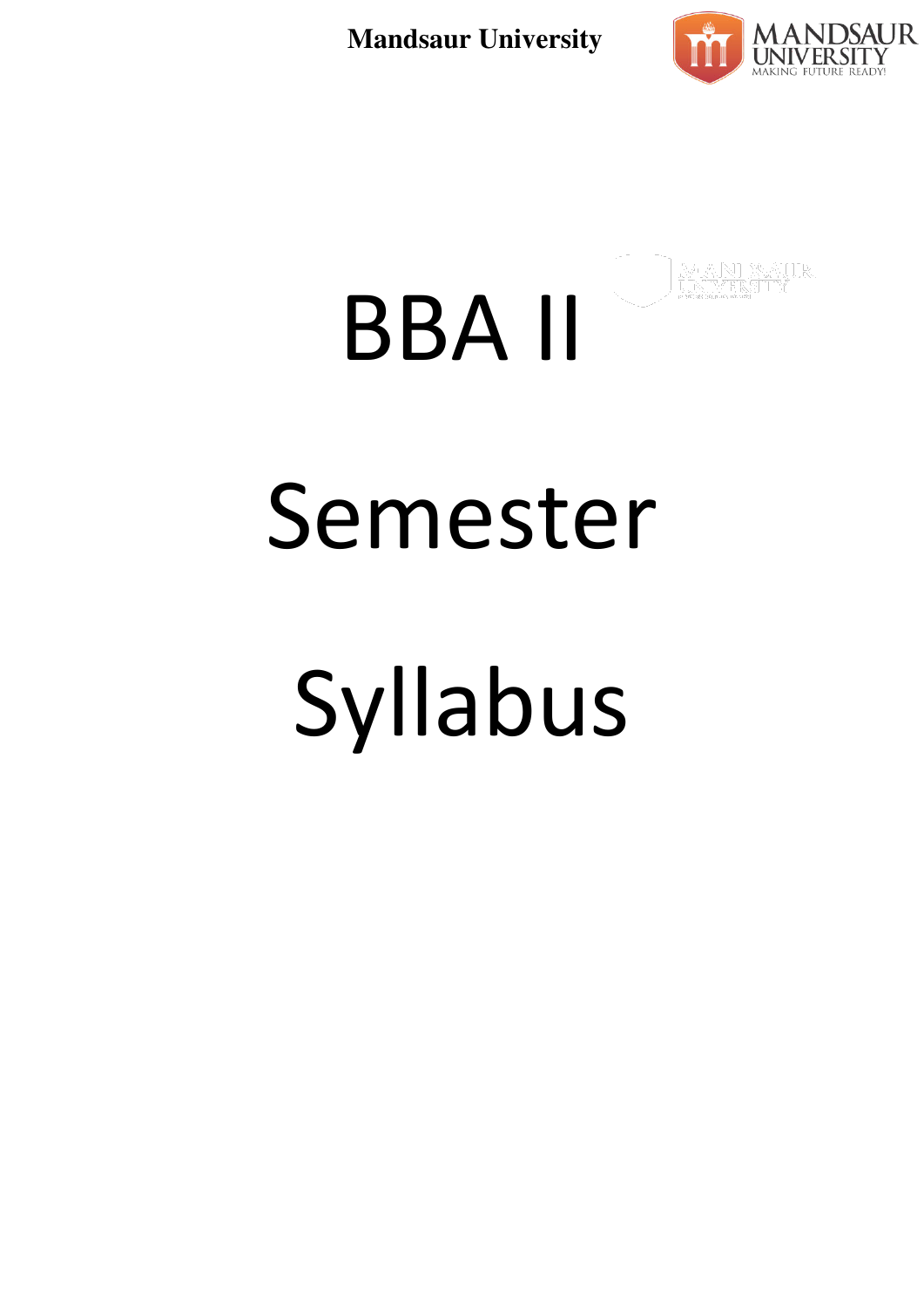

| Subject Name              |  | Credit |
|---------------------------|--|--------|
| Communication in Business |  |        |

#### **Objectives:**

- Communication skills are important for many professions but are crucial for students to develop their personality. They must be able to adapt their methods of communication to all regardless of ability or learning style.
- Students will demonstrate competency in communication skills related to production and presentation of messages in multiple formats.
- Students will demonstrate competency in critical thinking skills related to the analysis, interpretation, and criticism of messages.
- Students will demonstrate an understanding of multiple theoretical perspectives and diverse intellectual traditions in Communication.
- Students will demonstrate competency in human relational interaction.
- Students will demonstrate competency in the analysis and practice of ethical communication.
- Students will demonstrate an understanding of the importance of free expression and the responsibilities it entails.

#### **Unit-1**

# **Fundamentals of Language & Vocabulary**

Applied Grammar and usages - Parts of Speech, Determiners, Tenses, Subject-Verb Agreement, Prepositions, Active and Passive Voice, **Reported Speech**: Direct and Indirect, Sentence Structure, Punctuations.

**Vocabulary**: Origin of words, affixation, Antonyms, Synonyms, one-word substitute, phrasal verbs, idioms, proverbs and jargons

**Unit-2** 

# **Application of Linguistic ability**

Linguistic techniques, English phonetic symbols or signs, Phonetic Transcription, Writing of Definitions of Related terms, objects, processes and principles, Paragraph writing, Precise writing and noting.

# **Unit -3**

# **Skills of Communication**

Scope and Significance of Communication Skills, Process of Communication in an Organisation, Types of Communication: Verbal and Non-Verbal Communication, Formal and Informal Channels of Communication, Barriers to communication, Measures to overcome Barriers, Need for Effective Communication, Listening skills.

# **Unit -4**

.

# **Developing Writing Skills**

 Business Letters: Parts & Layouts of Business Letters, Calling/ Sending Quotations/ Tenders/Orders/ Complaints, Report Writing (Progress, Observation, Survey, Project and Laboratory).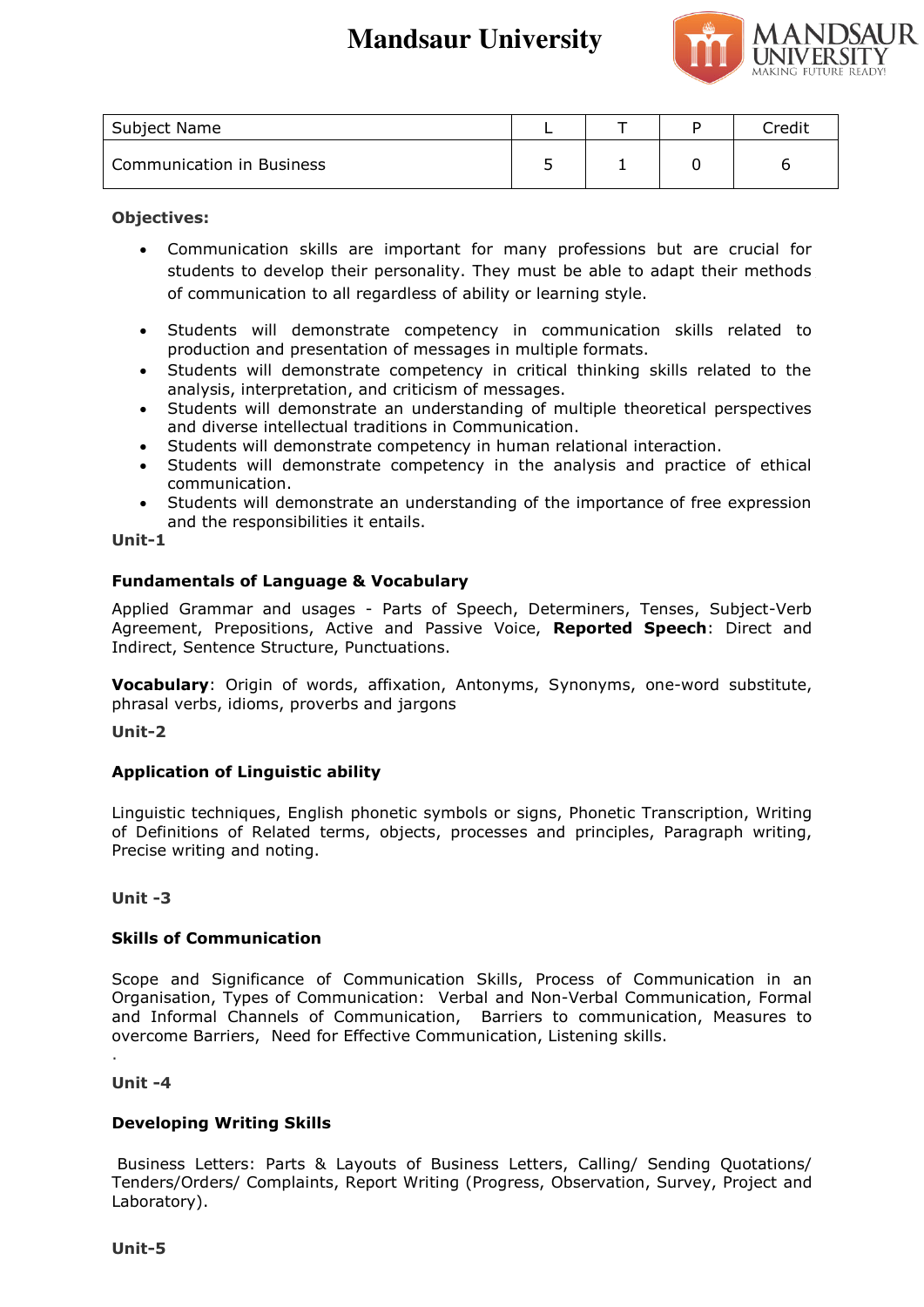

#### **Employability And Corporate Skills**

Interview skills, Group Discussion, Job Application, CV Writing, Memos and Email writing, Time management and Effective Planning, Negotiation skills, Teamwork, leadership.

#### **Outcomes:**

- Students will be enriched with good vocabulary and diction.
- To know the process of communication and its components.
- To improve the language skills.
- To enhance phonetic competence, comprehension skills, presentation skills, group discussion skills etc.

#### **Text books:**

- 1. *A.J. Thomson and A.V. Martinet, A Practical English Grammar,*
- 2. *Business Correspondence and Report Writing By Sharma;*
- 3. *TMH. Living English Structure – By W.S. Allen; Longmans*
- 4. *English Grammar – Ehrlich, Schaum Series;*

#### **Reference books:**

- 1. *TMH. Spoken English for India – By R.K. Bansal and IB Harrison Orient Longman.*
- 2. *New International Business English – by Joans and Alexander;*
- 3. *OUP. Communication Skills – Dr Neeta Sharma,*
- 4. *Effective Technical Communication – Rizvi; TMH.*
- 5. *Communication for Science & Engineering, by Dr Binod Mishra,*
- 6. *Business Communication by Dr R.C. Sharma*

#### **List of Practicals:**

Course Objective: The language lab focuses on the production and practice of sounds of English through audio-visual aids and computer software. It intends to enable the students to speak English correctly with confidence and intends to help them to overcome their inhibitions and self – consciousness while speaking in English.

Lab Sessions with the help of Language lab software:

Tense Buster, Study Skills. Topic to be covered in the Language Laboratory Sessions;

- Self Introduction (Self, Brief, Detail)
- JAM Session
- Extempore
- Role play
- Story with a twist
- Picture description
- Debate
- Group discussion
- Oral Presentation
- Telephonic etiquettes
- Movies & Videos (Based on Learning English, With Hindi & English Subtitle)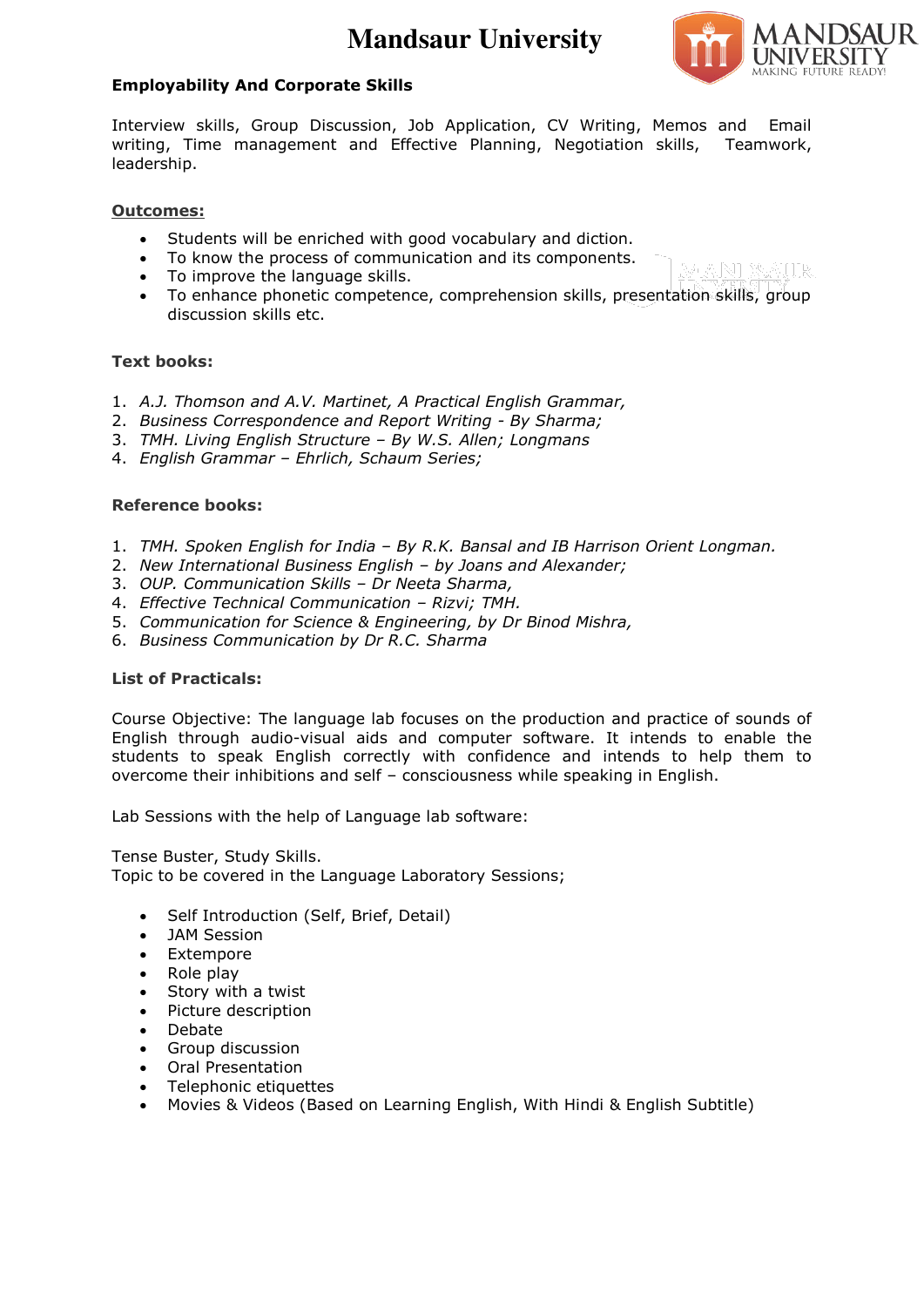

| Subject Name         |  | Credit |
|----------------------|--|--------|
| Marketing Management |  | ∽      |

# **Objectives:**

- The objective of the course is to provide the learners exposure to modern marketing concepts, tools, and techniques.
- To help them develop abilities and skills required for the performance of marketing functions.

#### **Unit-1**

**Introduction:** Nature and scope of marketing, Evolution, Various marketing orientations, Core concepts of marketing. Marketing challenges in the globalized economic scenario.

**Understanding Consumer Behavior**: Buying motives, factors influencing buying behavior, stages in consumer buying decision process. **Unit-2** 

**Market Segmentation, Targeting and Positioning:** Meaning, Factors influencing segmentation, Basis for segmentation.

Targeting: Meaning, Basis for identifying target customers, Target Market Strategies. Positioning: Meaning, product differentiation strategies.

Branding: Concept of Branding & its elements, Brand equity, Branding Positioning

#### **Unit -3**

**Marketing Mix**: Concept, Four P's of Marketing mix.

Product Decisions: Concept, new product development, Product Life cycle.

Pricing Decisions: Pricing concepts, Pricing strategies.

#### **Unit -4**

**Distribution Decision**: Meaning, Nature, Functions, Channel alternatives, Factors affecting channel choice.

# **Unit-5**

**Promotional Decision**: Meaning, Promotion Mix, Advertising effectiveness, Integrated Communication.

# **Outcomes:**

- Demonstrate understanding of marketing management.
- Apply the concept of marketing in business operations.
- Develop an understanding of the linkages of marketing management and other functions of an organization.

# **Text books:**

- 1. Panda Tapan. Marketing Management. Excel Books, India Latest Edition.
- 2. Ramaswamy V. S. and Namakumar S. Marketing Management. Macmillan Publishers, Latest Edition

# **Reference books:**

- 1. Kotler, Keller, Koshy and Jha. Marketing Management: A South Asian Perspective. Pearson Education, Latest Edition.
- 2. Masterson Rosalind and Pickton David. Marketing: An Introduction. Sage Publications, Latest Edition.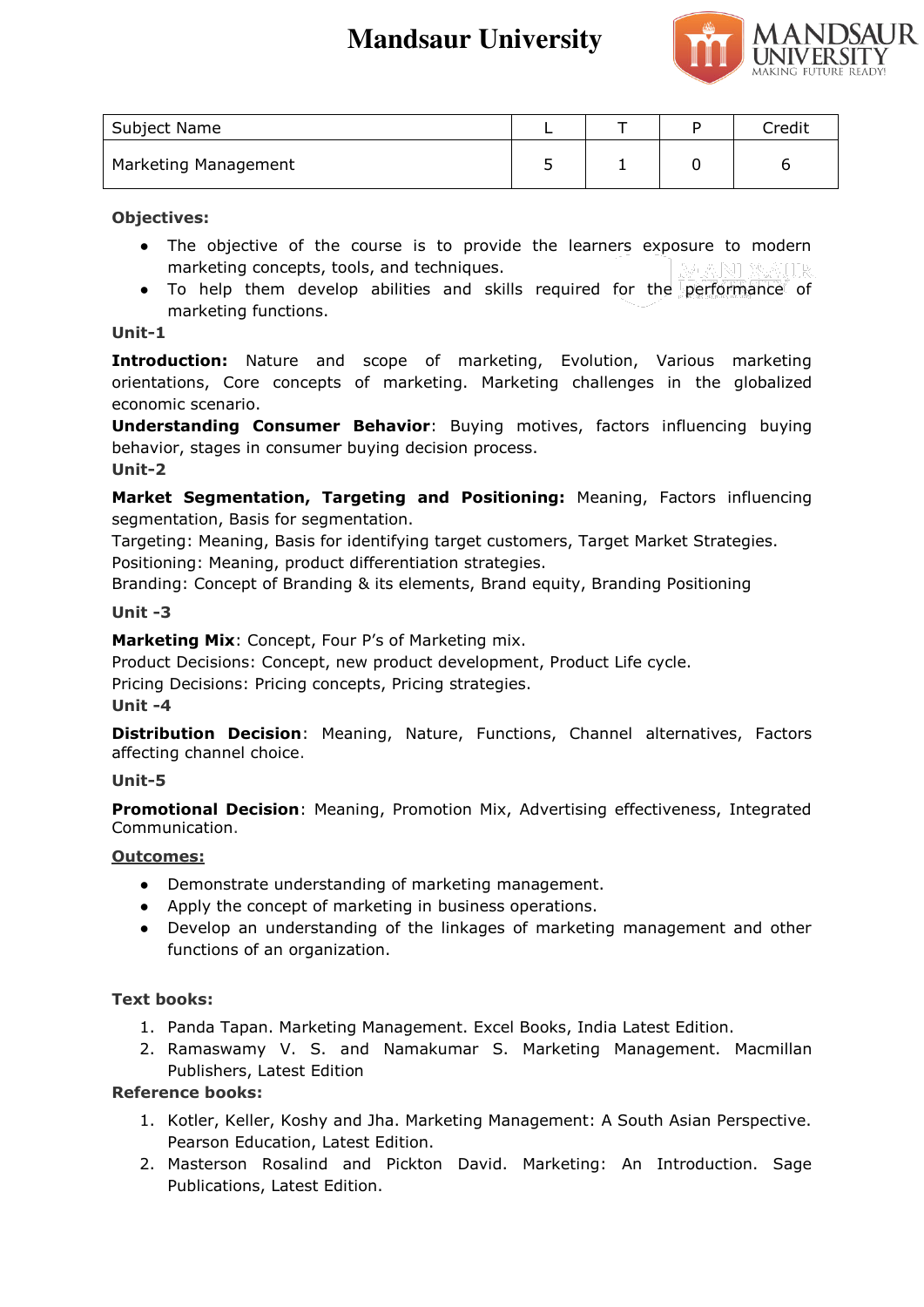

| Subject Name                |  | Credit |
|-----------------------------|--|--------|
| <b>Business Mathematics</b> |  | n      |

# **Objectives:**

- Understanding basic terms in the areas of business calculations and financial mathematics.
- Independently solving of business problems

# **Unit-1**

**Ratio:** Definition, Continued Ratio, Inverse Ratio, Proportion, Continued Proportion, Direct Proportion, Inverse Proportion, Variation, Inverse Variation, Joint Variation, Percentage- Meaning and Computations of Percentages

# **Unit-2**

Terms and Formulae, Trade discount, Cash discount, Problems involving cost price, Selling Price, Trade discount and Cash Discount. Introduction to Commission and brokerage, Problems on Commission and brokerage

#### **Unit -3**

Simple Interest, Compound interest (reducing balance & Flat Interest rate of interest), Equated Monthly Installments (EMI), Problems

#### **Unit -4**

Definition and types of matrices – algebra of matrices – multiplication of two matrices – inverse of a matrix – solution of simultaneous equations using matrix method – cramer's rule.

# **Unit-5**

Concept of Shares, Stock exchange, Face Value, Market Value, Dividend, Equity Shares, Preferential Shares, Bonus Shares, Examples.

# **Outcomes:**

- Define basic terms in the areas of business calculus and financial mathematics.
- Explain basic methods of business calculus, types and methods of interest account and their basic applications in practice.
- Solve problems in the areas of business calculus, simple and compound interest account, use of compound interest account, loan and consumer credit.

# **Text books:**

- 1. Mathematics for Business and Economics Mongia
- 2. Business Mathematics Kapoor & Sancheti

#### **Reference books:**

1. An Introduction to Business Mathematics – Sunderasam and Jayseelam